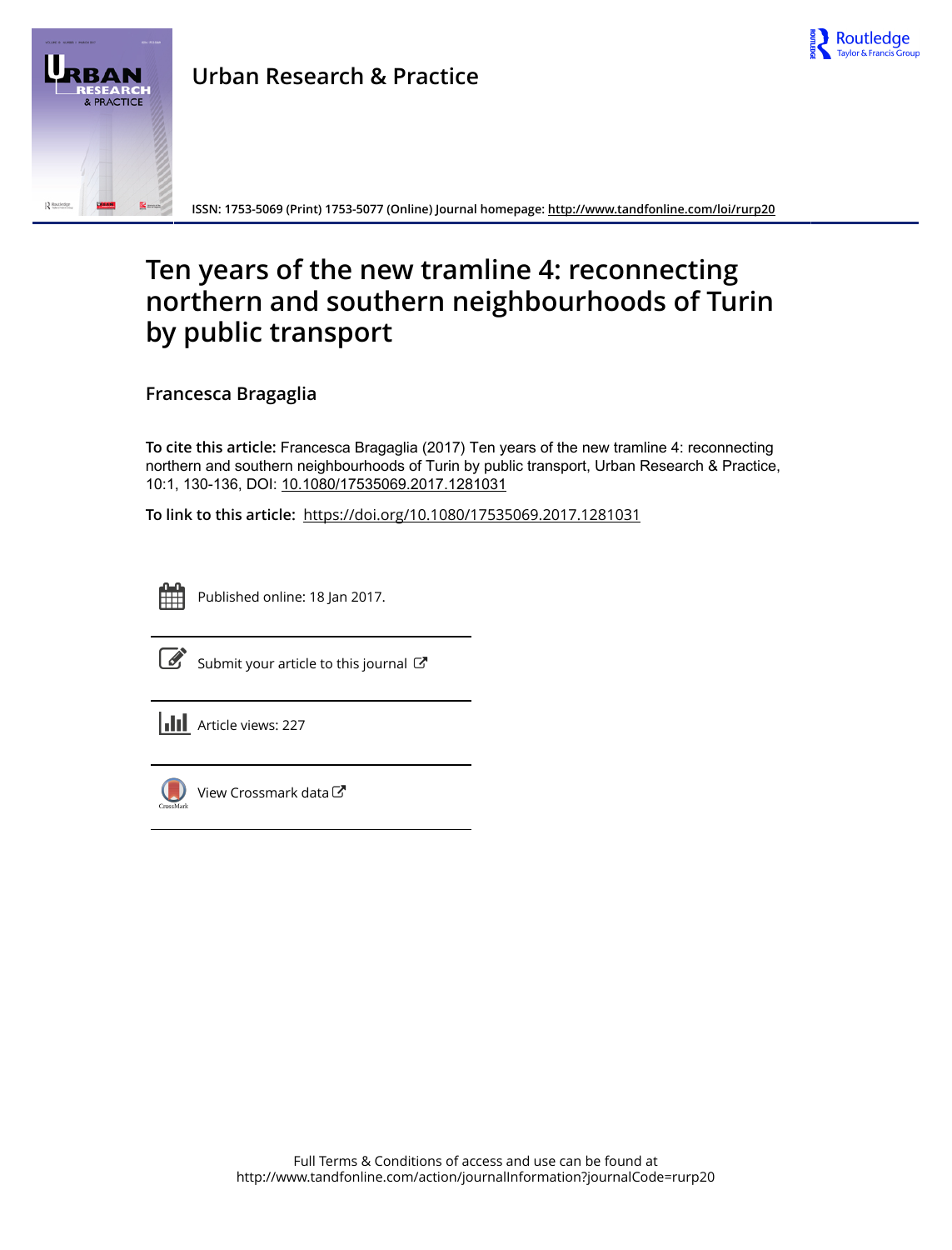# <span id="page-1-0"></span>PRACTICE ARTICLE

# Ten years of the new tramline 4: reconnecting northern and southern neighbourhoods of Turin by public transport

Francesca Bragaglia\*

Interuniversity Department of Regional and Urban Studies and Planning, Politecnico di Torino, Turin, Italy

Ten years after extension and renovation works were conducted on the line as part of the urban transformation process for the 2006 Winter Olympics, tramline 4 is the most widely used in Turin and has played a significant role in the evolution of public transport. Featuring a length of 15.8 km, 45 stops, approximately 60 min from one end of the route to the other and a frequency of 5 min in peak hours, tramline 4 is the most important infrastructure in the north–south axis of the city. It has also played a crucial role in reconnecting distant neighbourhoods to the rest of the city. Indeed, it crosses the city from one end to the other, revealing the complexity of the former Italian onecompany town. Thus, not only is tramline 4 a simple means of transport but also a mobile social and physical cross section of Turin.

Keywords: Turin; public transport; neighbourhoods; urban transformations; social analysis

In his book 'Städtebilder' [\(1963](#page-7-0)), the German philosopher Walter Benjamin emphasises the idea of getting to know cities by strolling through them to capture a wide range of impressions and images. This kind of *flânerie* can be enjoyed in Turin by taking tramline 4 which, since its extension and renovation in 2006, crosses the city from north to south ([Figure 1\)](#page-2-0), revealing the complexity of the former Italian *one-company town* (Bagnasco [1986](#page-7-0)).

In the twentieth century, Turin revolved around FIAT (Fabbrica Italiana Automobili Torino), and entire parts of the city were built to provide homes to the thousands of immigrants from southern Italy who sought work in the city between the 1950s and the early 1970s. The frailness of the corporate town model was observed in the 1980s, and the global deindustrialisation process had a strong impact on the city. However, a forward-looking municipality and some important projects, like the new Master Plan (PRG) in 1995, the selection as host for the twentieth Olympic Winter Games in 1999 and the first strategic plan of the city in 2000 marked a turning point for the future of the city (Caruso, Pede, and Rossignolo [2017](#page-7-0); Winkler [2007](#page-7-0)). Nowadays, not only is Turin an industrial city but it has also become a touristic, university, cultural and food capital. It has undergone a new strong migratory flow – especially from Eastern Europe – that has reshaped entire areas of the city (Prat and Mangili [2016](#page-7-0)). All these transformation processes have left a trace in the city both in physical and social terms.

Tramline 4 passes through some of the most significant locations in the history of Turin and connects various neighbourhoods of the city that have recently been involved in huge urban transformations and urban regeneration processes. It is an example of good practice in public transport. Indeed, the renovation works of the line have affected urban areas that were built too far away from the rest of the city, such as the neighbourhood of Falchera and Mirafiori Sud, which are at the opposite ends of the tramline. The line was

<sup>\*</sup>Email: francesca.bragaglia.polito@gmail.com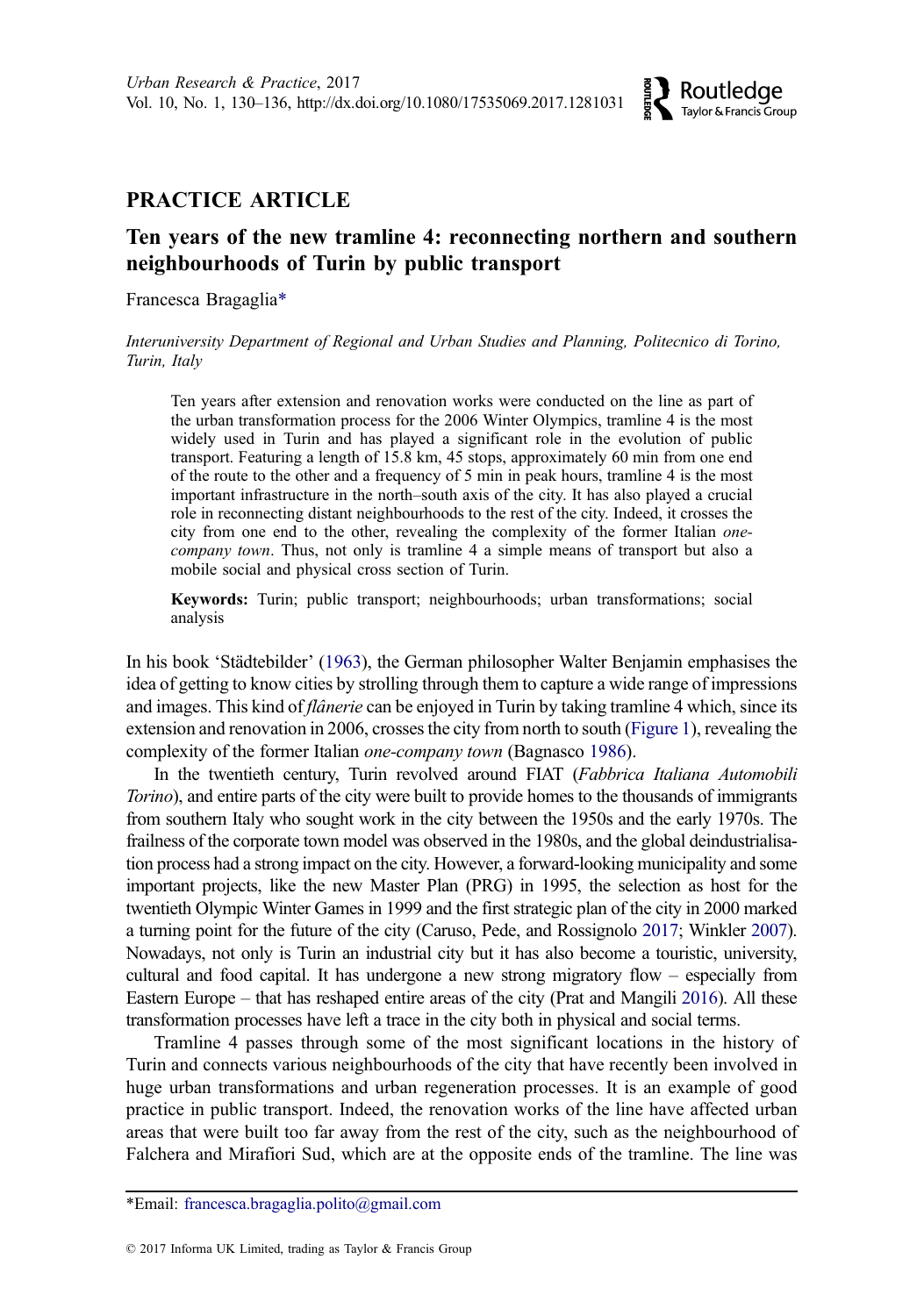<span id="page-2-0"></span>

Figure 1. Map of tramline 4 (Copyright Francesca Bragaglia).

specifically lengthened to connect the inhabitants of the public-housing neighbourhood of Falchera ([Figure 2\)](#page-3-0) situated at the extreme edge of the northern side with the rest of the city. As a matter of fact, Falchera was quite isolated prior to 2006 but it has finally begun to be a part of Turin since the terminus of tramline 4 was installed in the neighbourhood. Nowadays, the inhabitants of Falchera can reach the city centre in around 20 min by tram – this signifies serious competition for private transport – instead of the 50 min that were once required by bus. Hence, the real estate market of the area, which suffered a crisis before the extension of the tramline, has been revived and new young residents and students have arrived, also as the result of a project launched by the City of Turin to improve the social mix in the area. This would have been impossible without tramline 4. The installation of the tramline terminus in Falchera was decisive for the neighbourhood and involved a considerable amount of money. This huge renovation and extension of the line cost 45 million euro, 17.9 of which were allocated for the 2 km needed to connect Falchera to the rest of the route. Moreover, the neighbourhood is now involved in a remarkable requalification process of a huge green space enhanced by little artificial lakes in Falchera. The project aims at transforming this area into one of the most important and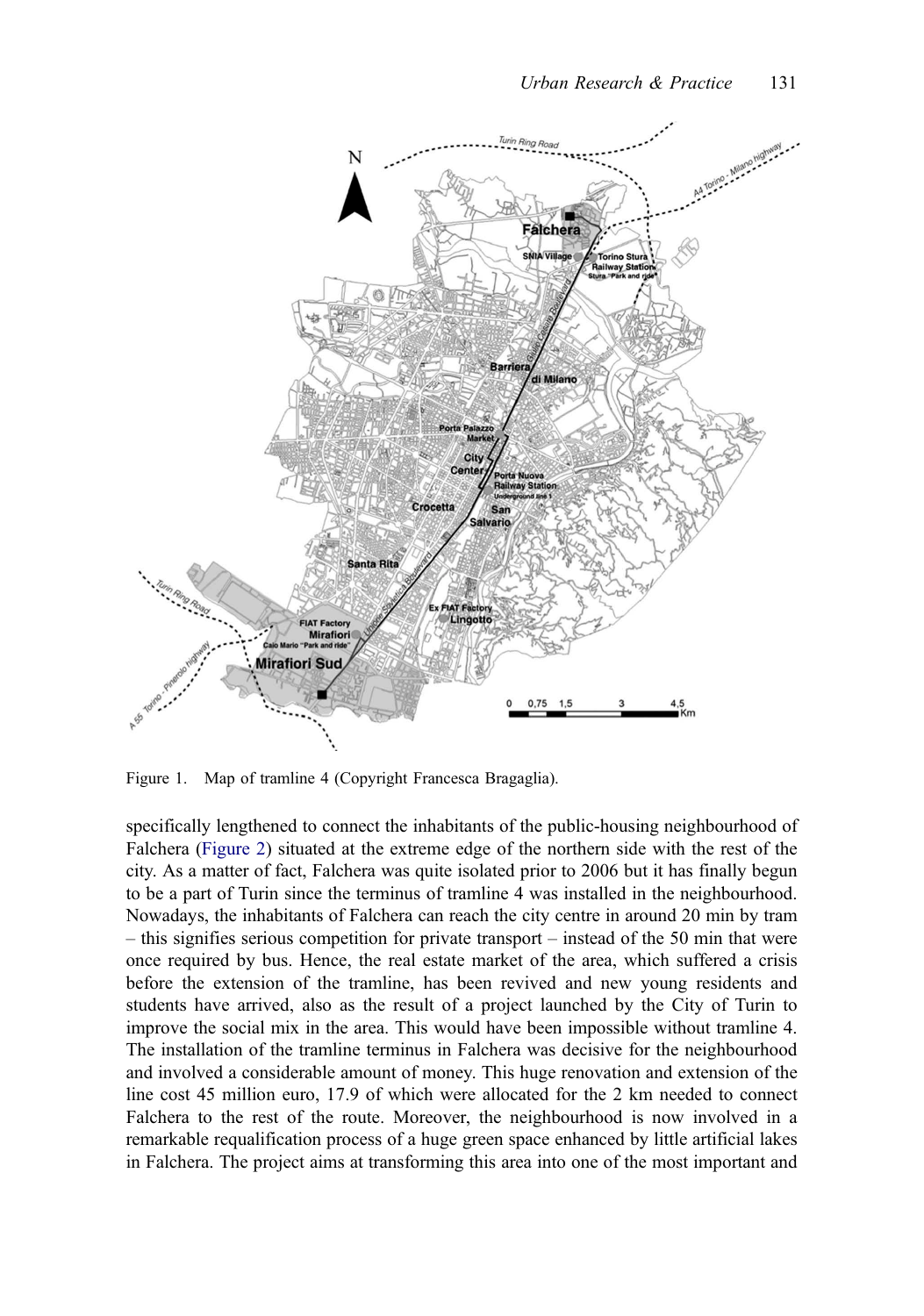<span id="page-3-0"></span>

Figure 2. 'The trip continues ... Next stop Falchera!' The campaign of information about the extension of the line to Falchera neighbourhood in 2006 (Copyright Francesca Bragaglia).

largest urban parks of the city and, as such, its connection to the rest of the city by tramline 4 will be crucial.

## Speedier public cross-town transport

The trains of tramline 4 are 34 m long, have a capacity of 200 passengers and are the newest trains in Turin. They travel for the majority of the route in tracks separated from car traffic in order to guarantee a commercial speed of about 17 km/h in off-peak hours and 14.1 km/h in peak hours. This makes them a very competitive means of transport, the fastest surface transit in the public transport of Turin and also the one with the highest frequency (12 passages/h for each direction in peak hours). Hence, it only takes 72 min to cross the city from Falchera to Mirafiori Sud in the rush hour, and 67 min in the opposite direction, with an average duration of 68 min in peak hours and 56 min in off -peak ones.

Moreover, the line is an essential element in Turin metropolitan area's ambition to encourage change from car-based to other modes of transport. Two park and ride facilities were, therefore, created in strategic places – near the Turin Ring Road and the highways – along with improvements at tramline stops 'Caio Mario' in Mirafiori Sud (415 parking stalls) and 'Stura' at the edge of Falchera (617 parking stalls). This encourages people living in other municipalities but working in Turin to leave the car and use public transport. In addition, in order to promote the train interchange as well, tramline 4 is connected with the railway station 'Torino Stura' situated at the edge of Falchera from which the majority of the lines of the metropolitan railway system (SFM) departs. It also reaches the Porta Nuova station, from which long-distance trains and the subway depart. Therefore, during the past 10 years, the performance of tramline 4 has made it the main route of the north–south axis of the city's public transport system. Indeed, compared to Italian standards for public transport, its cross-town travel time and commercial speed are considered pretty fast, also considering that the average speed of the other tramlines in Turin is about 10–14 km/h. Compared to another cross-town tramline, such as number 15, the length of the journey from one end of the route to the other is pretty much the same, but tramline 15 is only 11.5 km long, instead of the 15.8 km of tramline 4. Nevertheless, the speed of number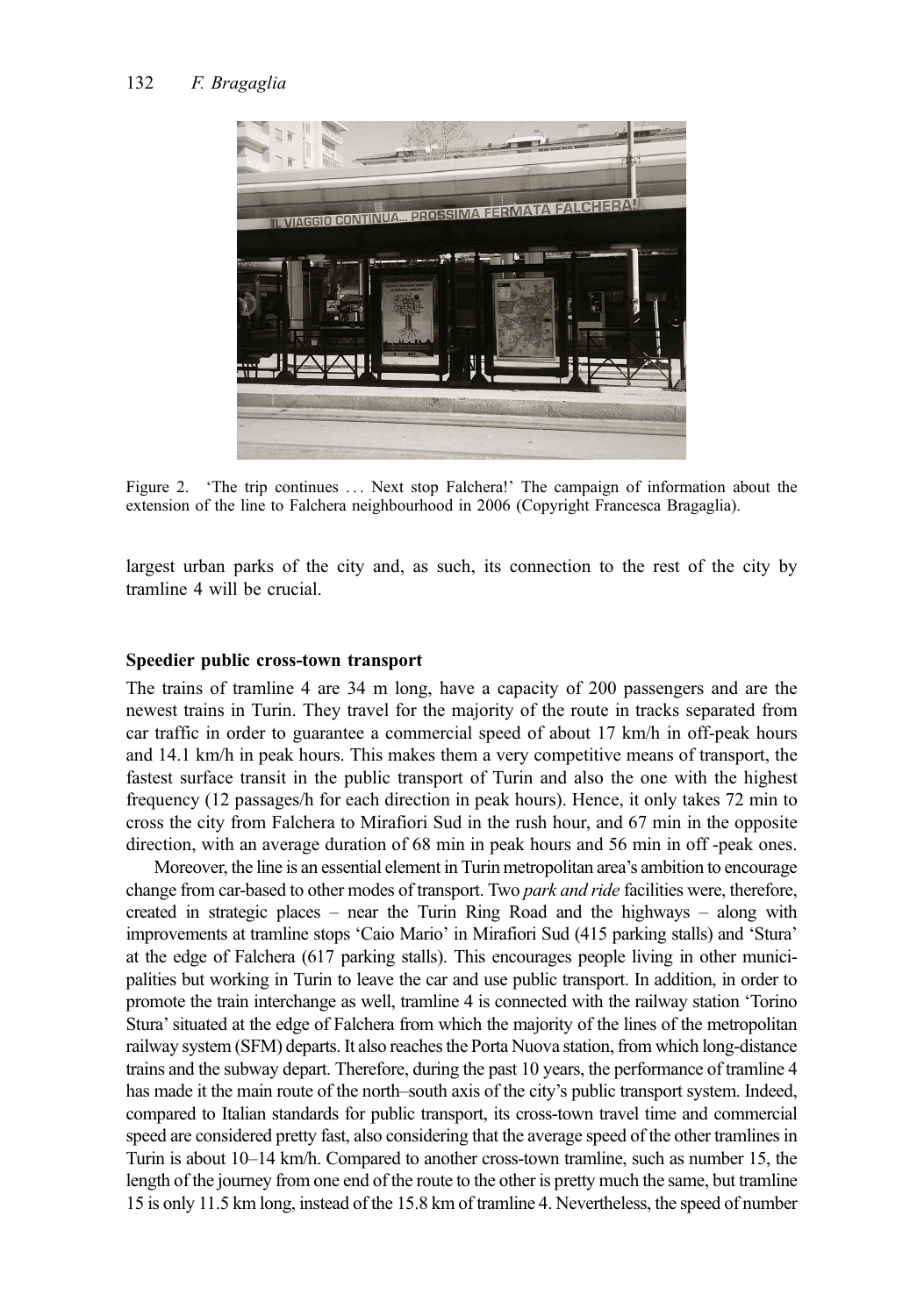4 is below European standards. In Munich, the commercial average tramline speed is around 20 km/h and in Lyon 23 km/h. To overcome this issue, in September 2016, a proposal for a modification of the line – which in the future could be applied to Turin's entire public transport system – was discussed. This could involve the elimination of some of the stops that are close to each other, in order to align its speed to European standards. This proposal has already generated a big debate between two opposing sides: on the one hand, the need to cut down costs and give a better service, and on the other hand, to safeguard the *right to mobility* for everybody.

#### Tramline 4 tells the city's social and industrial history

Telling the history of tramline 4 also means telling the history of the city. It is actually much more than a simple means of transport, it is a physical and social cross section of Turin.

The public-housing neighbourhoods of Falchera and Mirafiori Sud, located at the opposite ends of the tramline, are two representative examples of neighbourhoods of the economic boom of the 1960s. Located 9 km from the city centre of Turin, these two neighbourhoods have long constituted emblematic cases of being far from the centre, both in geographical and social terms.

Mirafiori Sud (Figure 3), whose estimated population is currently around 39,000 inhabitants, was a rural area outside the city in the late nineteenth century. The construction of the FIAT Mirafiori factory in 1939 – it was named after the neighbourhood and clearly represented the strong identity between the factory and the Mirafiori neighbourhood – changed the area profoundly. Turin and the Mirafiori area, in particular, faced a strong migratory flux after the end of World War II. The population rose from 3000 inhabitants in the early 1970s to more than 40,000 in slightly more than 20 years, the



Figure 3. Tramline 4 in front of the Fiat Mirafiori Factory (Copyright Francesca Bragaglia).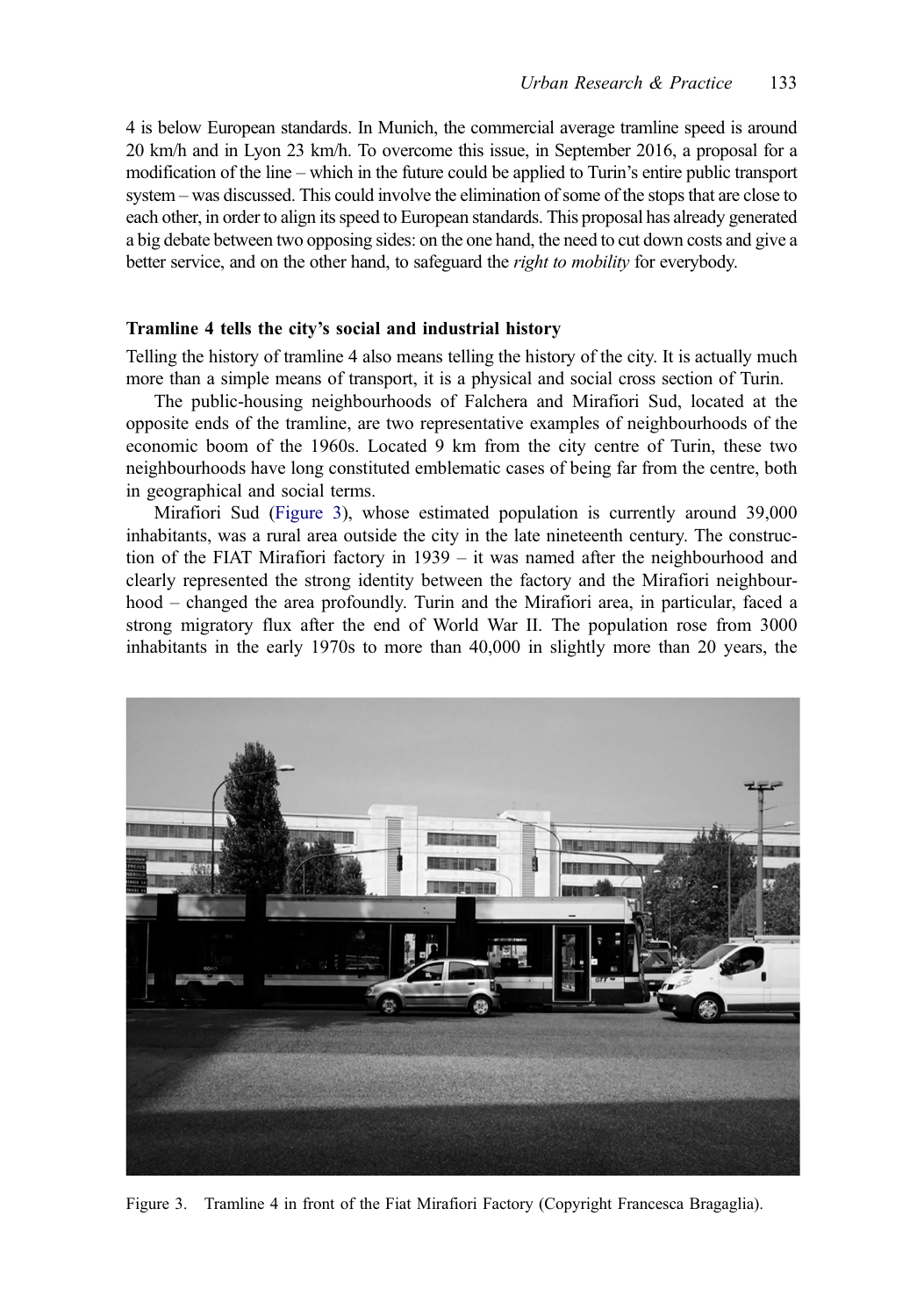majority of them being workers. Mirafiori Sud, together with Mirafiori Nord on the opposite side of the Fiat factory, became the image of the 'one-company town'. To respond to the housing emergency of those years, a huge public housing unit was built using prefabrication and intensive building techniques. In particular, the public-housing blocks in Artom Street, Roveda Street and Negarville Street were well known as the dormitory neighbourhood and implied an idea of 'distance' from public services and transport, and from the city centre.

This 'distance' is felt more clearly in Falchera, which is situated at the extreme northern edge of the city, and which features public housing inhabited by 8000 people. Falchera (Figure 4) has two core locations, namely 'Falchera Vecchia' and 'Falchera Nuova'. Falchera Vecchia was built between 1952 and 1954 as an independent village by well-known urban planner Giovanni Astengo, who was inspired by the English garden cities. Falchera Nuova was completed in the early 1970s and made extensive use of prefabrication and building typologies that radically differed from those of Falchera Vecchia. These two parts of Falchera present many differences in terms of quality of the buildings and public spaces, which are better in the old part created by Astengo, but both are characterised by the huge distance not only from Turin city centre but also from other parts of the city. Therefore, the decentralised geographical position determined both physical and social marginalisation from the rest of the city. This was further emphasised by the difficult transport connection prior to the ambitious extension of tramline 4 in 2006.

Tramline 4 has 43 stops between Falchera and Mirafiori Sud. Travelling from north to south, tramline 4 revisits some of the major turning points in Turin's urban history (see the map in [Figure 1\)](#page-2-0), precisely from the SNIA village, a workers' village in the 1920s, now property of the IACP (the local authority of public housing), to the long axis of Giulio Cesare Boulevard that penetrates another deprived neighbourhood currently involved in an urban regeneration process, Barriera di Milano, a historical suburb near the city centre where a huge Apulian community settled during the economic boom (Mela, 2014). Now the neighbourhood is also inhabited by a big community of immigrants, constituting 29% of the area's population. The route of tramline 4 continues to the end of Giulio Cesare



Figure 4. Inside tramline 4 in Falchera (Copyright Francesca Bragaglia).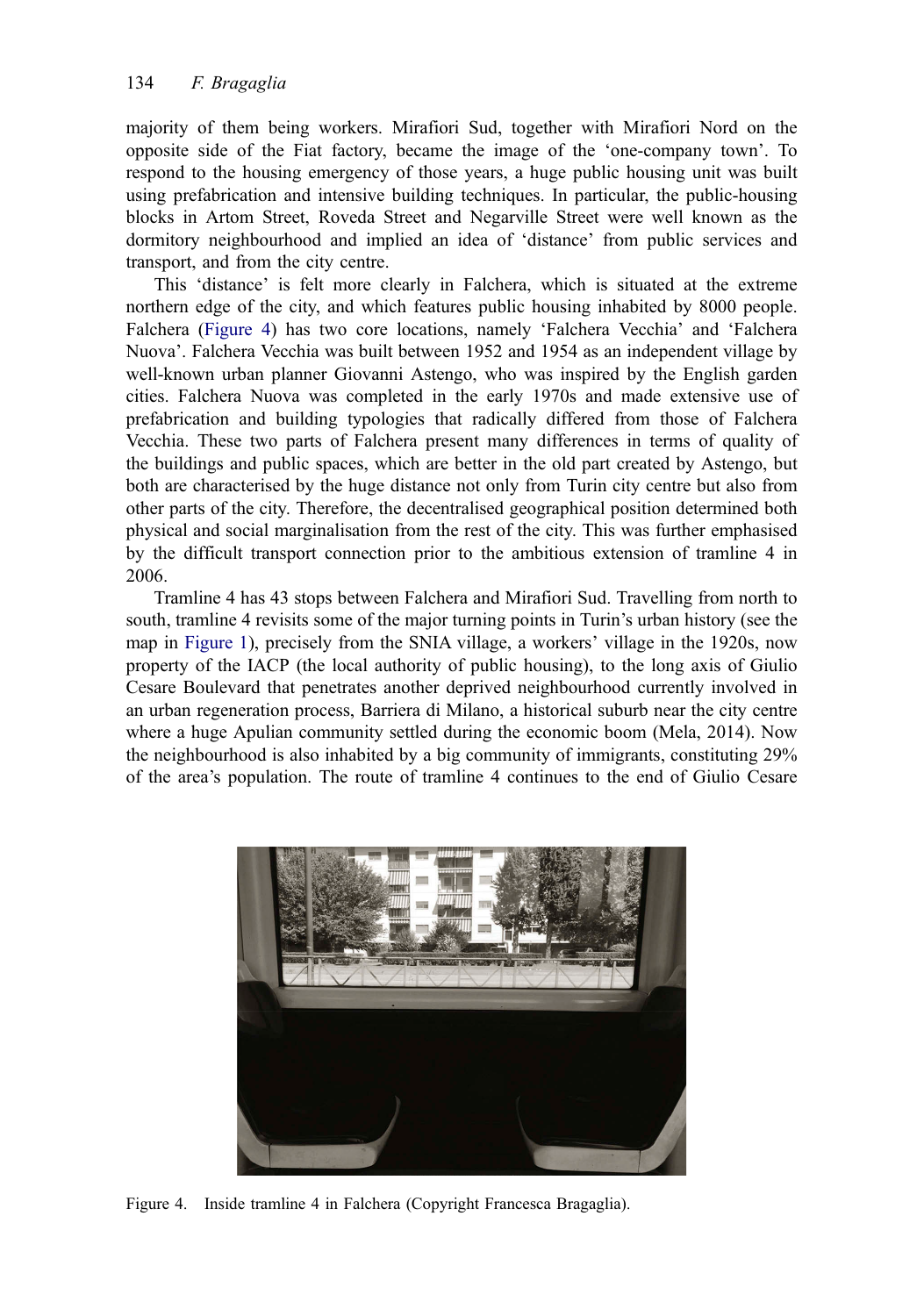<span id="page-6-0"></span>

Figure 5. Tramline 4 crosses Porta Palazzo and enters the monumental city centre (Copyright Francesca Bragaglia).

Boulevard, dividing one of Europe's biggest multi-ethnic markets into two parts, namely Porta Palazzo (Figure 5) – an area that was affected, in the late 1990s, by an urban regeneration process mainly financed by the European Union (Governa et al., [2009\)](#page-7-0)– and then reaches the area referred to by tourist maps as the city centre. The tram covers some of the most upper-class streets of Turin and then proceeds along the abstract demarcation line between one of the richest neighbourhoods in the city (Crocetta), and San Salvario, a multi-ethnic neighbourhood near the railway station of Porta Nuova, recently the focus of a transformation process designed to make it a night-life district for young people. The area is thus experiencing a phenomenon of gentrification in some of its parts.

Then, tramline 4 covers almost the entire royal historical axis that, now called Unione Sovietica Boulevard, was built in the eighteenth century to connect the Savoia Residence of Stupinigi with the Royal Palace in the city centre, which divides the middle-class neighbourhoods of Santa Rita and Lingotto, where the first huge FIAT factory building opened in 1923 and has now become a cultural and commercial centre. A few stops before the Mirafiori Sud terminus, tramline 4 passes just in front of the FIAT Mirafiori Factory, now FCA (Fiat Chrysler Automobiles), with legal head office in the Netherlands and financial headquarters in London, the symbol of a past era in which Turin was one with FIAT.

Hence, tramline 4 affects both social and physical abstract lines of demarcation. It crosses the dichotomies of Turin, between rich and poor people, historical upper-class and new multi-ethnic neighbourhoods, the old industrial identity and the new multi-faceted images of the city (Santangelo and Vanolo, 2010). In this tramline, which is the most widely used in the city, one really encounters the Turin of today. Tramline 4 is an example of excellent public transport and also a way to retrace the social and industrial history of Turin.

## Disclosure statement

No potential conflict of interest was reported by the author.